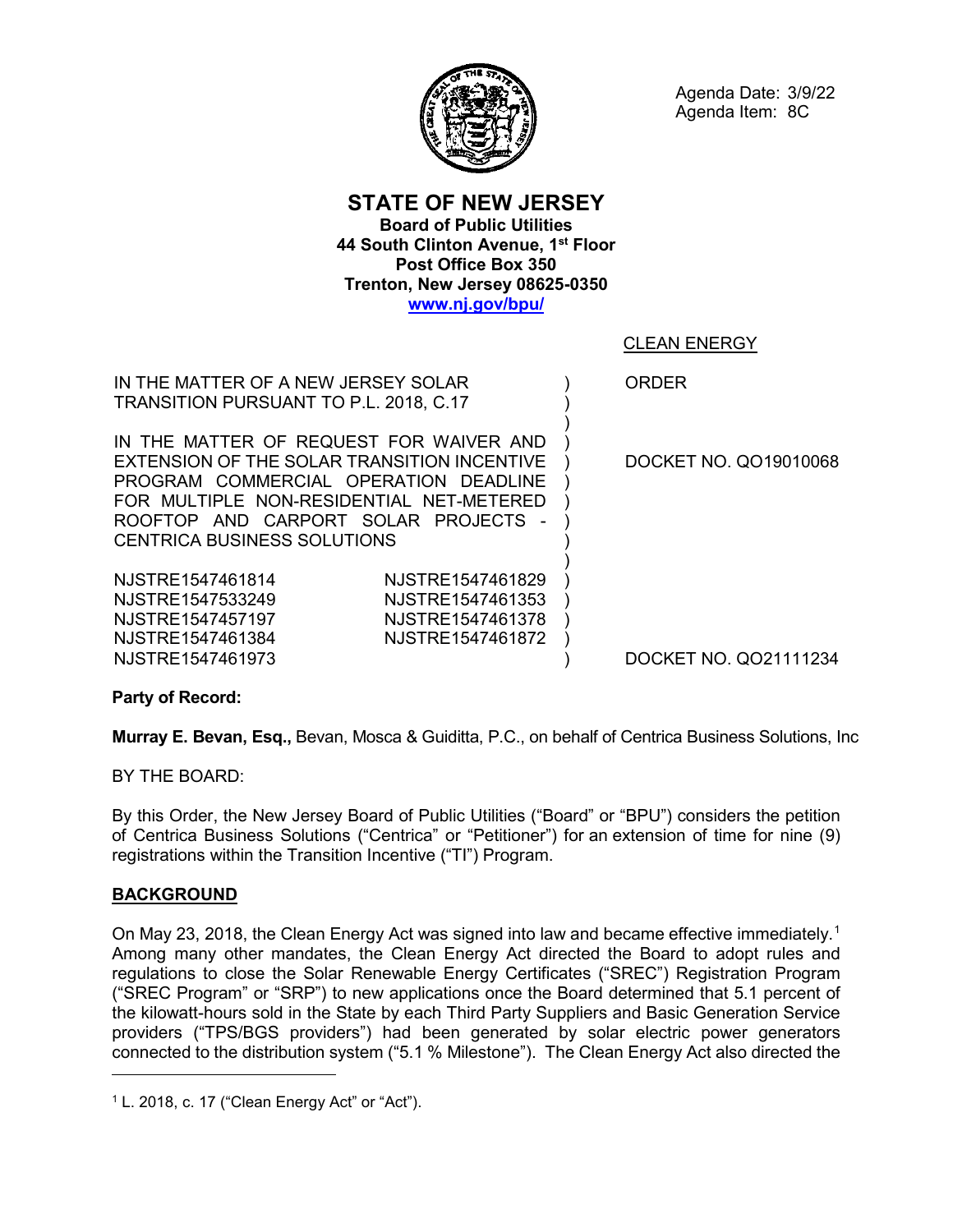Board to complete a study ("Capstone Report") that evaluates how to modify or replace the SREC program to encourage the continued efficient and orderly development of solar renewable energy generating sources throughout the State.

On December 6, 2019, the Board established the TI Program to provide a bridge between the legacy SREC Program and a to-be-developed Successor Incentive Program. The TI Program, subsequently codified in rules, provides eligible projects with Transition Renewable Energy Certificates ("TRECs") for each megawatt hour of electricity produced. <sup>[2](#page-1-0)</sup> Incentives are tailored to specific project types by the use of factors, which are applied to a base incentive rate to provide a particular project type the full incentive amount or a set percentage of that amount depending on the costs and anticipated revenue streams for the project type. Projects located on rooftops, for example, receive a factor of 1.0 and thus the full amount of the base incentive. The TI Program portal opened to new applications on May 1, 2020; pursuant to Board Order and the TI Rules, the TI Program remained open to new registrations until the establishment of a registration program for the new Successor Program. $^3$  $^3$ 

On April 21, 2021, BPU Staff ("Staff") issued the New Jersey Successor Program Staff Straw Proposal ("Successor Straw Proposal"). The Successor Straw Proposal expanded on the twopronged incentive program design suggested in the Capstone Report and provided Staff's recommendations for suggested incentive levels, processes, market segment capacity caps, calculation of the statutorily mandated cost cap, and overall implementation of the Successor Program. Five (5) public stakeholder workshops were conducted to address questions about the straw proposal and collect stakeholder feedback on Staff's recommendations. Workshop #5, held on May 7, 2021, specifically addressed the proposed transition from the TI Program to the Successor Program.

On June 24, 2021, the Board granted projects registered in the TI Program on or before the effective date of the order an automatic six-month extension to their existing deadline established at N.J.A.C. 14:8-10.4(d) or (e).[4](#page-1-2)

On July 9, 2021, Governor Murphy signed L. 2021, c.169 into law, effective immediately, authorizing the Board to develop and launch the Successor Program, among other requirements. On July 28, 2021, the Board announced the closure of the TI Program and the opening of the Successor Solar Incentive ("SuSI") Program.<sup>[5](#page-1-3)</sup> The TI Program closed on August 27, 2021, and the SuSI Program opened on August 28, 2021.

The SuSI Program has two (2) components: the Administratively Determined Incentive ("ADI") Program and the Competitive Solicitation ("CSI") Program. The ADI Program, which is available to residential projects and net metered non-residential projects of 5 MW or less, launched on

<span id="page-1-0"></span> <sup>2</sup> 52. N.J.R. 1850(a) ("TI Rules").

<span id="page-1-1"></span><sup>&</sup>lt;sup>3</sup> In re a New Jersey Solar Transition Pursuant to P.L. 2018, c. 17, BPU Docket No. QO19010068, Order dated January 8, 2020 ("January 2020 Order").

<span id="page-1-2"></span><sup>4</sup> In re a New Jersey Solar Transition Pursuant To P.L. 2018, C.17 – Order Addressing Requests For Extension For Projects In The Solar Transition Incentive Program, BPU Docket Nos. QO19010068 & QO21060883, Order dated June 24, 2021 ("June 2021 Order").

<span id="page-1-3"></span><sup>&</sup>lt;sup>5</sup> In re A New Jersey Solar Transition Pursuant to P.L. 2018, C. 17, BPU Docket No. QO19010068, Order dated July 28, 2021 ("July 2021 Order").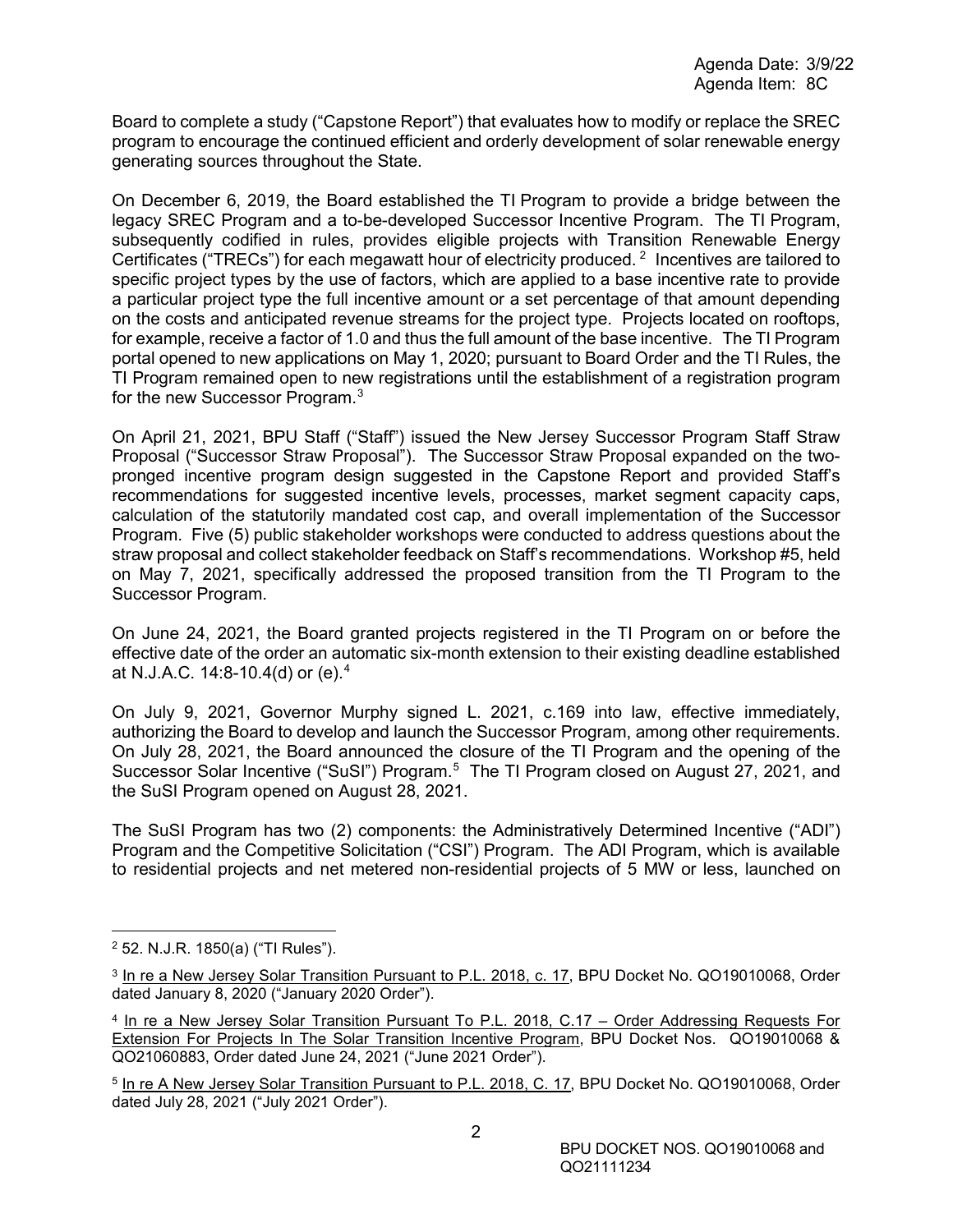August 28, 2021; the CSI Program, which will serve net metered non-residential projects over 5MW and grid supply projects, is currently under development and is anticipated to open in 2022.

## **Petition**

On November 30, 2021, Centrica filed the instant petition requesting that the Board grant extensions to the conditional acceptance expiration dates for nine (9) non-residential net metered rooftop and carport solar projects registered in the TI Program.

According to the petition, Centrica filed TI registrations for these nine (9) non-residential rooftopor carport-mounted net metered solar electric generation facilities between August 25, 2021 and August 27, 2021 ("Projects"). The Program Administrator issued acceptance letters for the Projects on dates from August 26, 2021 through September 13, 2021, resulting in postconstruction certification deadlines ranging from August 26, 2022 to September 13, 2022.

The Petitioner now seeks an extension of "at least six month[s]" to each of the above-referenced project completion deadlines. Petitioner claims long pandemic-related delays in the supply chain for steel, both for solar panel racking and carport structures; for roofing materials such as insulation, fasteners, and slip sheets; for solar panel system modules and inverters; and for electrical components. In addition, Petitioner stated that there is a current shortage of electricians and other skilled labor to install these solar projects.

Centrica claimed that it made every attempt to move the Projects forward in a timely manner, including pursuing multiple supply sources for the materials it needs. (Petition at Par. 6 and Exhibit B). According to the petition, Centrica was told by suppliers that there is an industry-wide shortage of insulation and fasteners for commercial roofing and that the supply will be delayed until at least April 2022. Petitioner also alleged a severe shortage of slip-sheets, which it said are a required element of a solar installation even if the project does not require a new roof. Petitioner stated that it contacted many suppliers and roofing manufacturers and that all are experiencing significant supply chain delays.

# **STAFF RECOMMENDATION**

Staff recognizes that the Covid-19 pandemic created unique challenges for the solar industry. In conjunction with the end of the TI Program, many developers find themselves facing challenges unprecedented in the history of New Jersey's solar market. In the matter under review, however, the supply chain delays cited by Petitioner were foreseeable. The Petitioner knew or should have known of the challenges to develop projects before the submission of the registrations. Petitioner supported its discussion of supply chain challenges in part by citing an article on the issues written in April 2021, almost four (4) months before the submission of the nine registrations. Similarly, the email chain submitted by Petitioner in its Exhibit B demonstrates that Centrica knew prior to filing its TI registrations that its contractors were having difficulty securing products.

The Petition also indicated that six (6) of the nine (9) projects at issue need roof replacements prior to installation of solar panels. Staff has not yet seen a situation in which roof replacements to accommodate solar installations constituted a sufficient reason to grant an incentive extension, and Staff does not believe that Petitioner has made a case for changing that precedent here.

The interim nature of the TI Program has been consistently communicated since the program was first proposed in 2019. The requirement for projects to complete construction, commence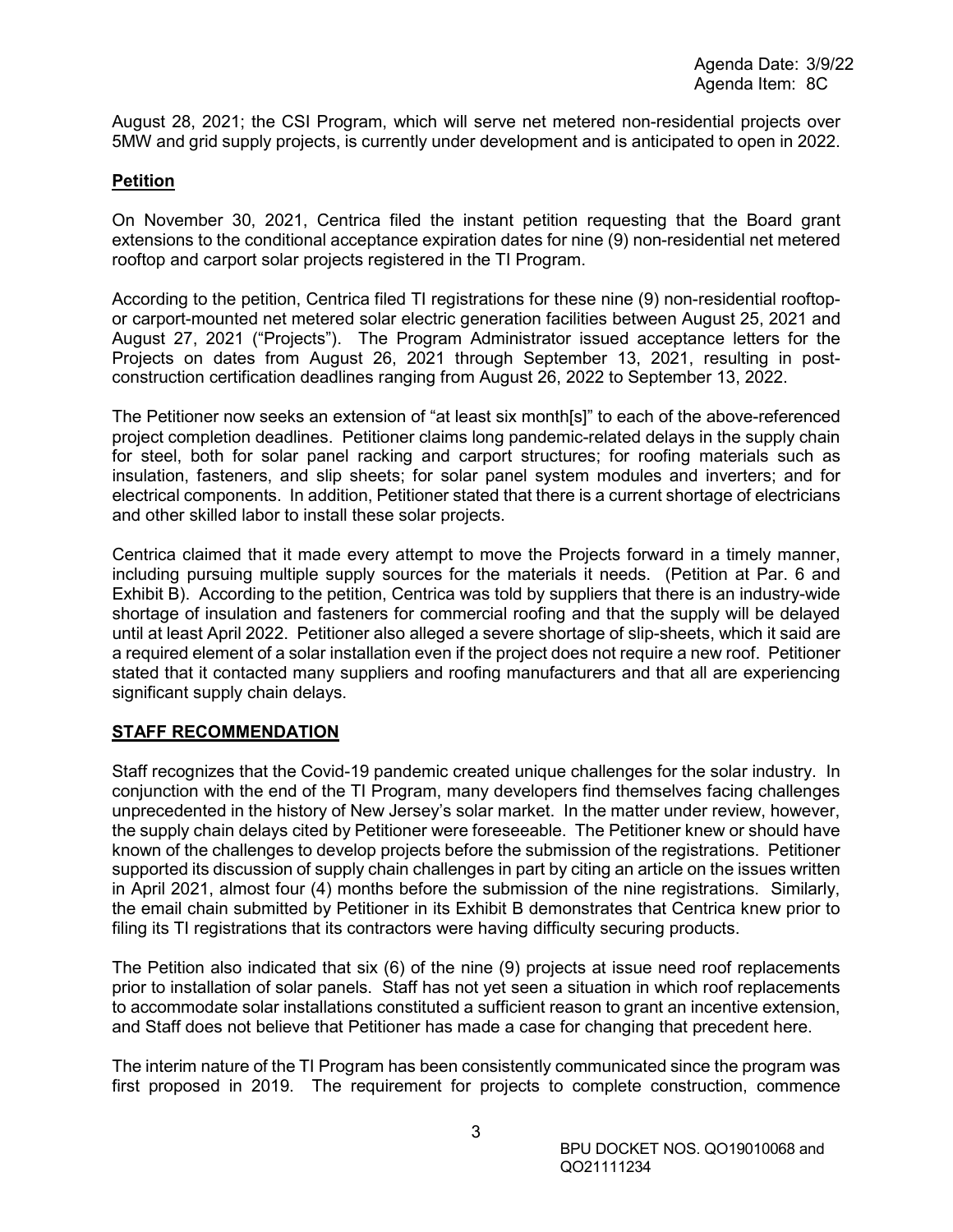commercial operations and submit post-construction certification materials within one year is also embodied in the TI rules. Those rules do not provide for extensions.

In this instance, the Projects were not mature enough to meet TI deadlines. Petitioner registered in the TI Program with the knowledge that this program provided 12 months to achieve commercial operation and did not provide for extensions. In addition, as noted above, the existence of widespread supply chain delays was common industry knowledge. If Petitioner knew that it could not comply with program requirements and complete the Projects within one year, without extension, then Petitioner knew or should have known that the Projects would be better candidates for the ADI Program which opened the day after Centrica filed its TI registration and which does provide an extension opportunity.

Furthermore, the incentive values in the TI Program were designed for projects that had registered in the SRP and expected to construct in 2019 and 2020. As non-residential rooftop and carport solar projects, the Projects would have received the highest available TI Program incentive. The Petitioner's extension request, however, would result in the Projects completing as late as 2023. At the same time, the costs of solar installations are generally declining. Staff believes that the incentive levels established in the ADI Program, which were specifically designed to appropriately incentivize projects planning on reaching commercial operation in 2023, would be more appropriate. Staff notes that the ADI Program offers an opportunity for a six (6) month extension should the Petitioner anticipate it needs more than one (1) year to complete a project.

One of the Projects, referenced by Petitioner as the Cornerstone solar project, has a projected size of 6.28 MW dc. As such, it would not be eligible for the ADI Program but may be eligible to apply in the CSI Program.

Staff recommends the Board deny the Petitioner's request to extend the deadlines for the Projects as unwarranted. Staff recommends that, if the Petitioner feels it cannot complete one (1) or more of the eight (8) projects sized below 5 MW by the deadlines provided, Petitioner be encouraged to withdraw the TI registration(s) and submit an application for eligibility in the ADI Program. With respect to the Cornerstone project, should it not complete by its TI deadline of August 27, 2022, Staff recommends that Petitioner monitor the ongoing development of the CSI Program to determine if it wishes to apply. Alternatively, Petitioner may wish to consider reducing the size of this project so that it would be eligible for the ADI Program.

#### **DISCUSSION AND FINDINGS**

The Board recognizes that the solar industry continues to adjust to significant and rapid change in the wake of the CEA and the resulting restructuring of New Jersey's solar programs. The Board is also aware that the Covid-19 pandemic has caused widespread and long-lasting disruptions to the supply chains on which solar developers rely. Nonetheless, following careful review of the petition and the record in this matter, the Board **FINDS** that Petitioner has not established a basis for granting an extension.

The general purpose of the TI Rules, as well as the timelines contained therein, is to provide a smooth transition to the Successor Program and support to New Jersey's thriving solar market while safeguarding the interest of the State's ratepayers by doing so at the lowest possible cost. The ADI Program, which establishes appropriate incentives for projects reaching commercial operation in the 2023 timeframe, is now open and accessible. While the Board is sympathetic to the delays encountered by applicants during the time of the pandemic, the Board **FINDS** that Petitioner was aware at the time of registering that the Projects were unlikely to meet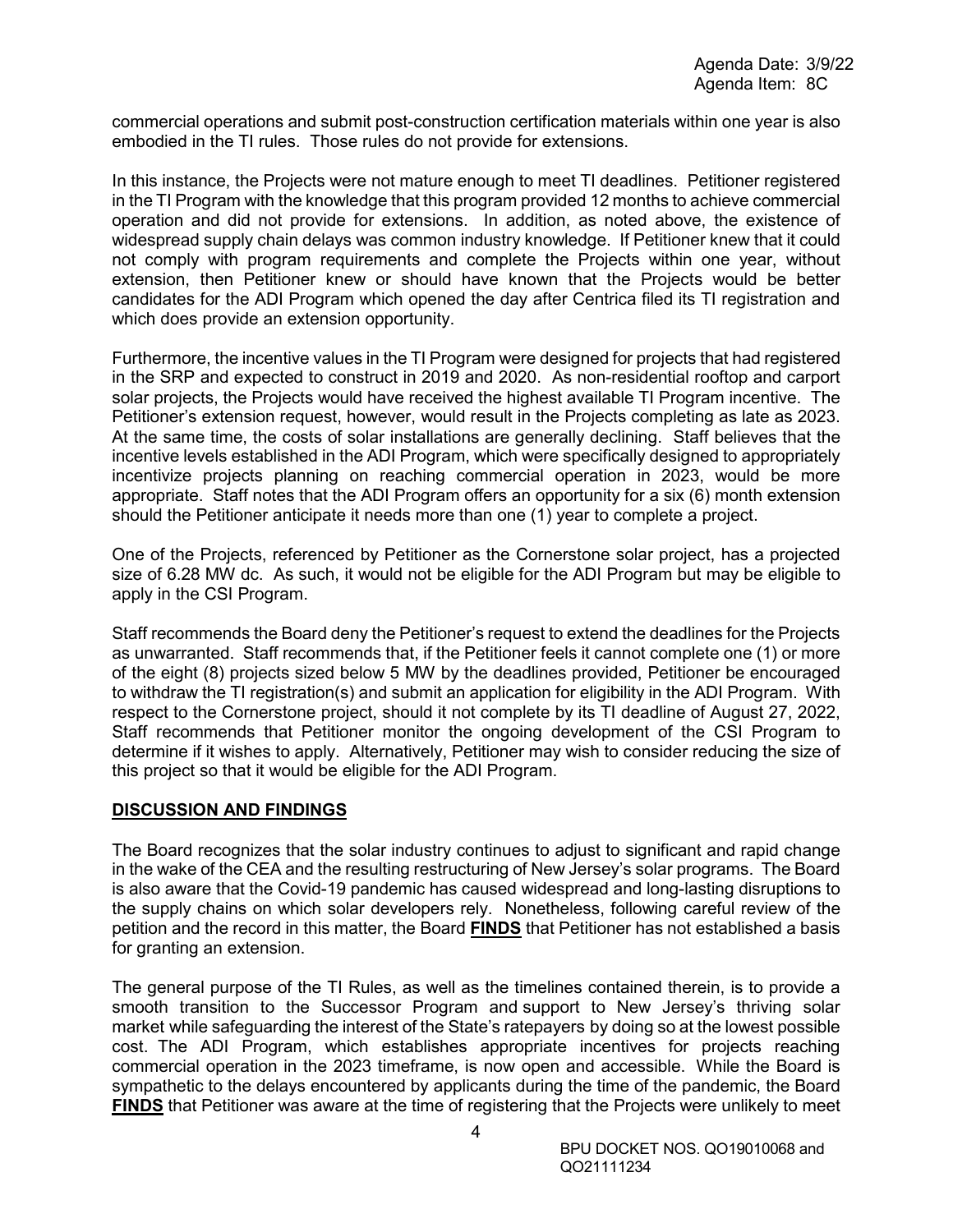the completion deadlines of the TI Program. The Board **FINDS** that the delays encountered with the supply chain do not, based on the record before the Board, constitute sufficient grounds to waive TI Program requirements.

Furthermore, Petitioner's request to extend the TI Program deadlines for the Projects would necessitate a waiver of the TI Rules. The Board's rules state that "[i]n special cases, upon a showing of good cause the [B]oard may relax or permit deviations from the rule." N.J.A.C. 14:1- 1.2(b). The Board's rules go on to explain that "the Board shall, in accordance with the general purpose and intent of the rules, waive section(s) of the rule if full compliance with the rule(s) would adversely affects ratepayers, hinders safe, adequate and proper service, or is in the interest of the general public." N.J.A.C. 14:1-1.2(b)(1). While the Board understands that the supply chain delays caused by the Covid-19 pandemic may have been beyond Petitioner's control, the Board does not find that the public interest is served by granting the requested waiver of the TI rules. The Board must balance Petitioner's interests as a solar developer with the public's interest in timely completion of projects, the ratepayers' interest in controlling the cost of solar subsidies, and ratepayers' interest in ensuring that incentive levels appropriately reflect when a project reaches commercial operation. The TI Program was designed to be a bridge between the SRP and the now-open Successor Incentive Program. N.J.A.C. 14:8-10.1. Noting that these registrations were made in the final days of the TI Program, with Petitioner having knowledge that it would likely be unable to comply with the TI Program deadlines and finding no further evidence of a special case or good cause to deviate from the rules, the Board **FINDS** that the Projects are not entitled to receive a waiver of the TI Program rules in order to qualify for those incentives. Having carefully considered this matter, the Board **DECLINES** to waive the TI Rules to extend deadlines for the Projects, and **HEREBY DENIES** the petition.

Should the Petitioner believe that it cannot complete one or more of the Projects by the existing deadline, the Board encourages Petitioner to withdraw the associated TI registration(s) for the eight (8) projects under 5 MW dc and submit an application(s) for eligibility in the ADI Program. The Board also encourages Petitioner to monitor the development of the CSI Program should it decide to apply for incentives for the Cornerstone project through that program.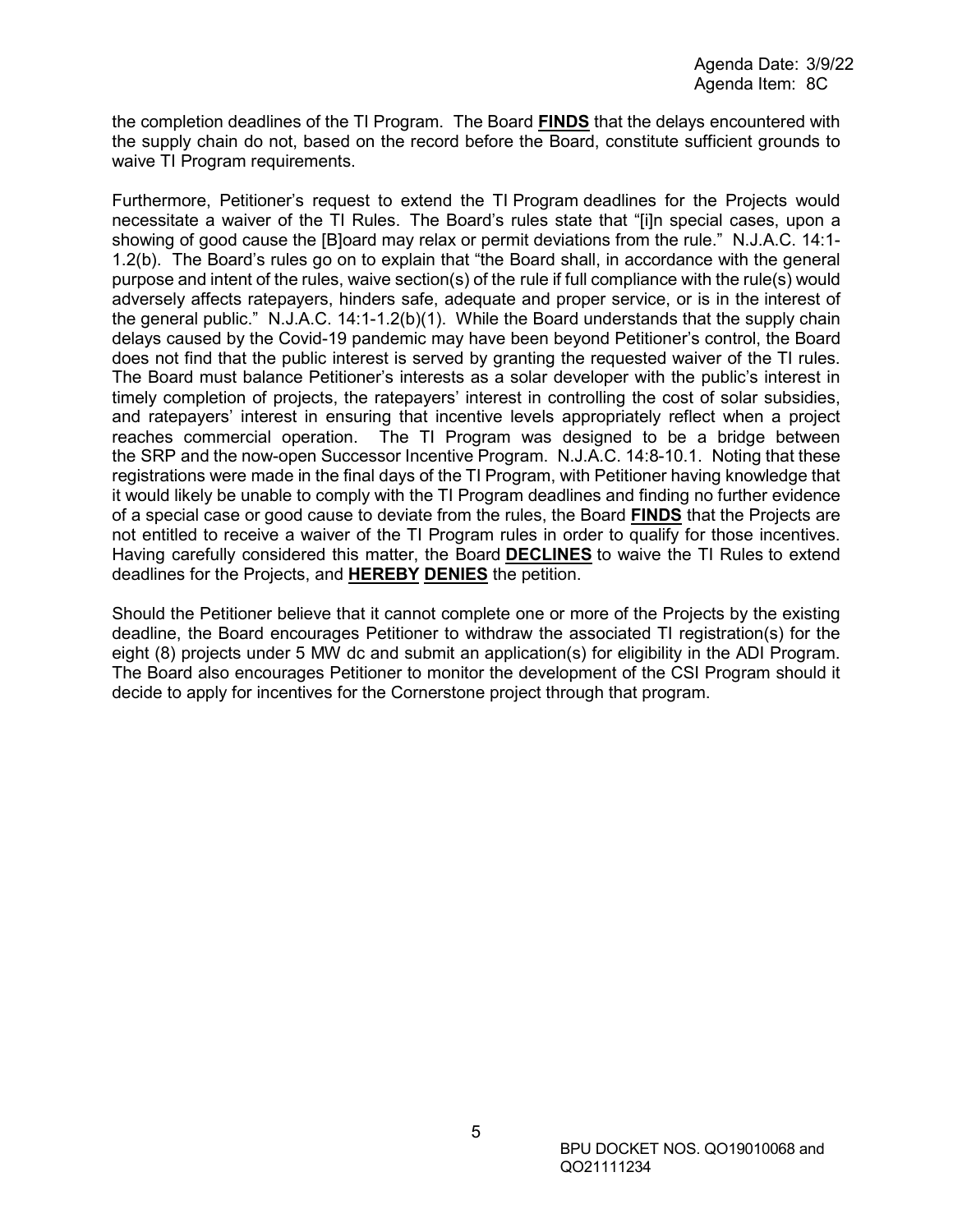The effective date of this Order is March 16, 2022.

DATED: March 9, 2022

BOARD OF PUBLIC UTILITIES BY:

**FIORDALISO** 

**RESIDENT** 

- Anna Holde

COMMISSIONER

**SECRETARY** 

UPENDRA J. CHIVUKULA **COMMISSIONER** 

DIANNE SOLOMON Defullamon **COMMISSIONER** 

DIANNE SOLOMON<br>COMMISSIONER<br>ROBERT M. GORDON<br>COMMISSIONER

ATTEST:

elal amaclo V

**AIDA** CAMACHO-WELCH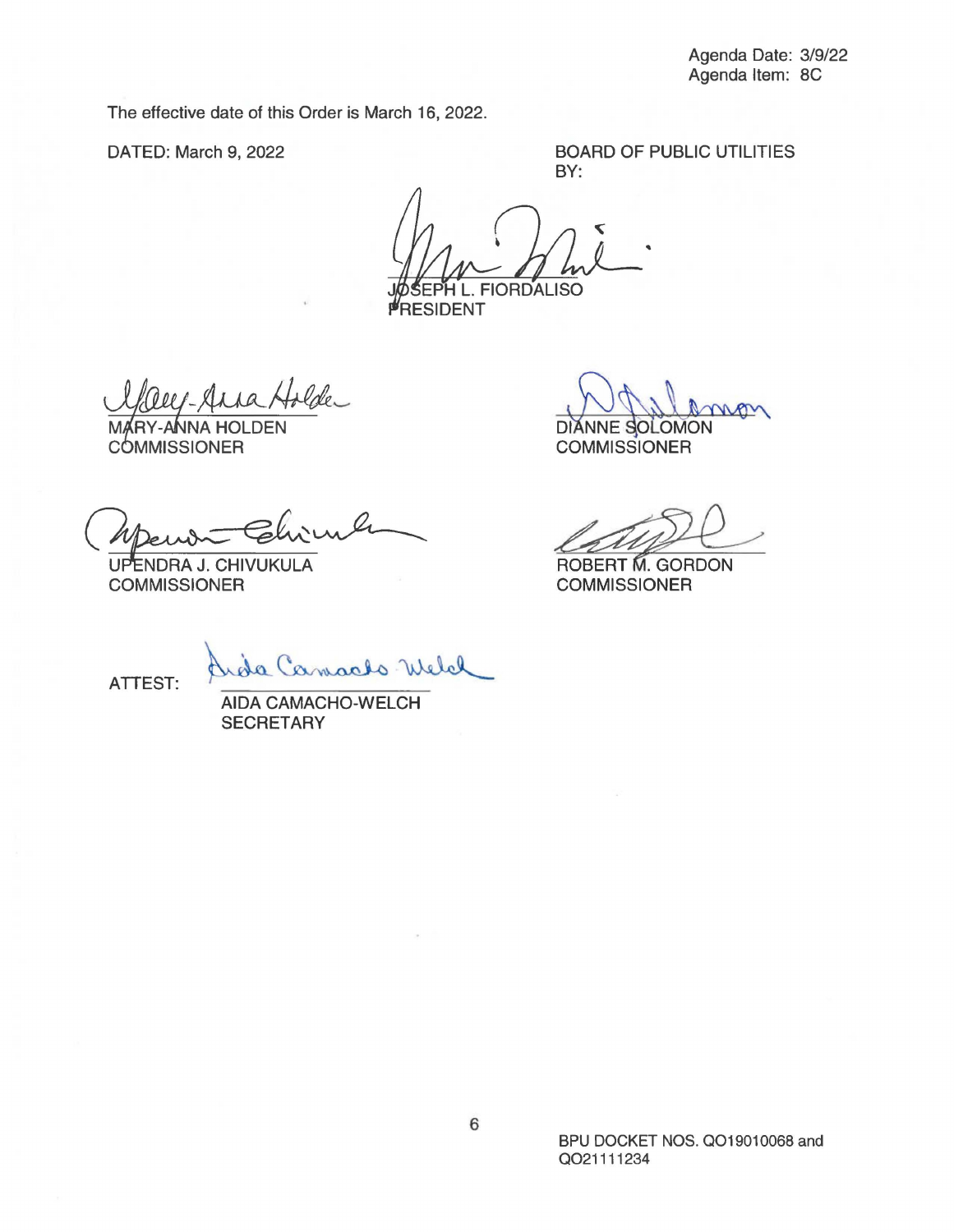### IN THE MATTER OF A NEW JERSEY SOLAR TRANSITION PURSUANT TO P.L. 2018, C.17 DOCKET NO. QO19010068

### I/M/O REQUEST FOR WAIVER AND EXTENSION OF THE SOLAR TRANSITION INCENTIVE PROGRAM COMMERCIAL OPERATION DEADLINE FOR MULTIPLE NON-RESIDENTIAL NET-METERED ROOFTOP AND CARPORT SOLAR PROJECTS - CENTRICA BUSINESS SOLUTIONS DOCKET NO. QO21111234

### SERVICE LIST

| <b>Centrica Business Solutions, Inc.</b>                  | <b>New Jersey Board of Public Utilities</b>    |
|-----------------------------------------------------------|------------------------------------------------|
| Bevan, Mosca & Guiditta, P.C.                             | 44 South Clinton Avenue, 1 <sup>st</sup> Floor |
| 222 Mount Airy Road, Suite 200                            | Post Office Box 350                            |
| Basking Ridge, NJ 07920                                   | Trenton, NJ 08625-0350                         |
|                                                           |                                                |
| Murray E. Bevan, Esq.                                     | Aida Camacho-Welch, Secretary                  |
| mbevan@bmg.law                                            | board.secretary@bpu.nj.gov                     |
|                                                           |                                                |
| Jennifer McCave, Esq.                                     | Bob Brabston, Esq., Executive Director         |
| jmccave@bmg.law                                           | robert.brabston@bpu.nj.gov                     |
| <b>PSE&amp;G</b>                                          | Taryn Boland, Chief of Staff                   |
|                                                           | taryn.boland@bpu.nj.gov                        |
| Matthew M. Weissman, Esq.                                 |                                                |
| <b>General State Regulatory Counsel</b>                   | <b>General Counsel's Office</b>                |
| Public Service Electric & Gas<br>Company                  |                                                |
| matthew.weissman@pseg.com                                 | Abe Silverman, Esq., General Counsel           |
|                                                           | abe.silverman@bpu.nj.gov                       |
| Michele Falcao                                            |                                                |
| michele.falcao@pseg.com                                   | Carol Artale, Esq., Deputy General Counsel     |
|                                                           | carol.artale@bpu.nj.gov                        |
| <b>Bernard Smalls</b>                                     |                                                |
| bernard.smalls@pseg.com<br>Katherine E. Smith, Esq.       | Rachel Boylan, Esq., Legal Specialist          |
| katherine.smith@pseg.com                                  | rachel.boylan@bpu.nj.gov                       |
|                                                           | <b>Division of Clean Energy</b>                |
| Caitlyn White                                             |                                                |
| caitlyn.white@pseg.com                                    | Kelly Mooij, Director                          |
|                                                           | kelly.mooij@bpu.nj.gov                         |
| <b>Borough of Park Ridge</b>                              |                                                |
|                                                           | Benjamin S. Hunter, Manager                    |
| Paul Longo                                                | benjamin.hunter@bpu.nj.gov                     |
| <b>Director of Operations</b>                             |                                                |
| plongo@parkridgeboro.com                                  | Ron Jackson                                    |
|                                                           | ronald.jackson@bpu.nj.gov                      |
| Magdalena Giandomenico<br>mgiandomenico@parkridgeboro.com |                                                |
|                                                           |                                                |
|                                                           |                                                |